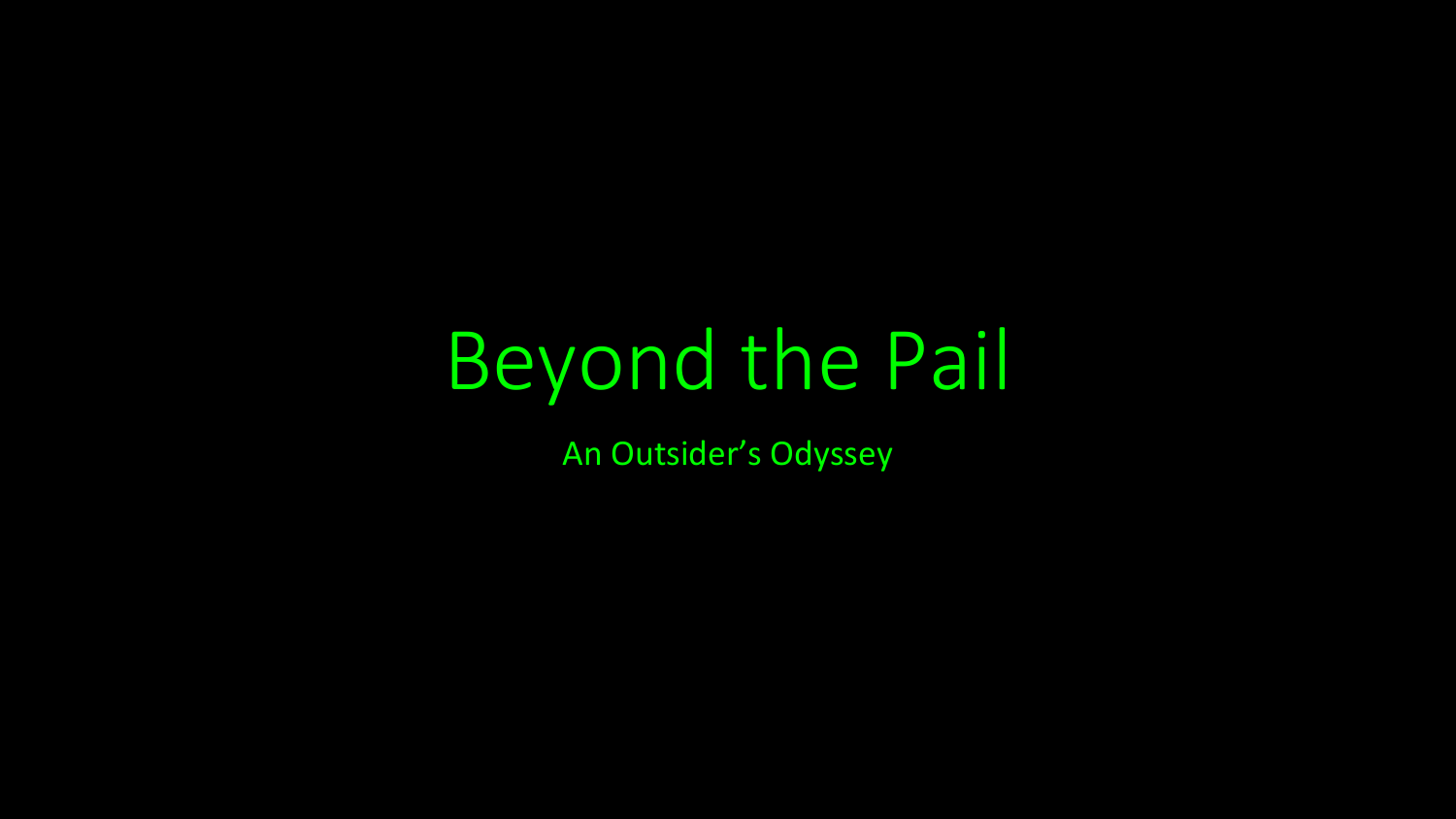## Overview

- Who I am...
- How I got into this mess...
- What we did...
- What we learned...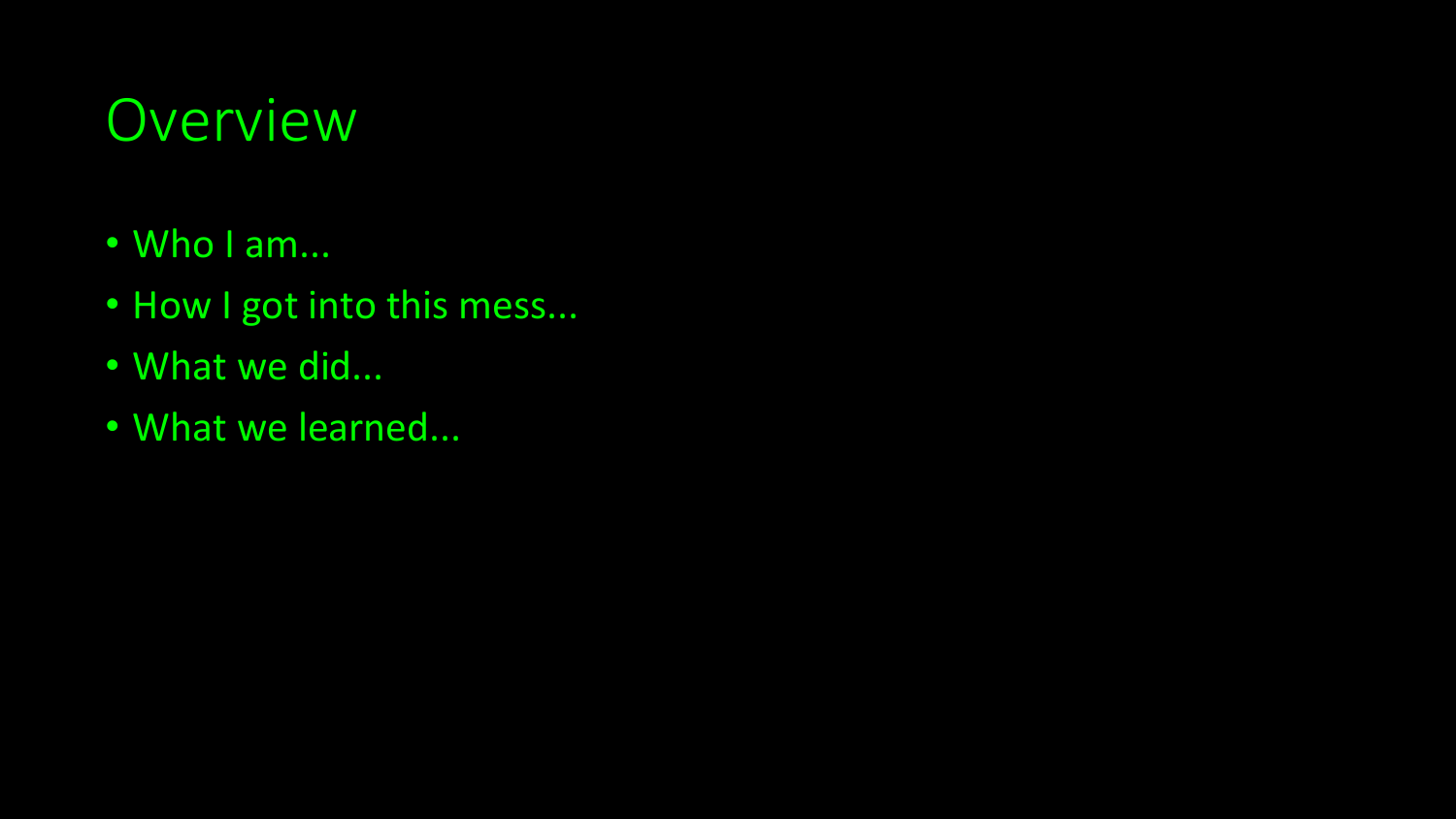# Who is this guy?

- Nathan Moates
- Department of Management and Healthcare Administration
- Valdosta State University (since 2005)
- I know: Organizational Behavior, Blues Guitar, Barbecue…
- I DO NOT know: Dairy Farming!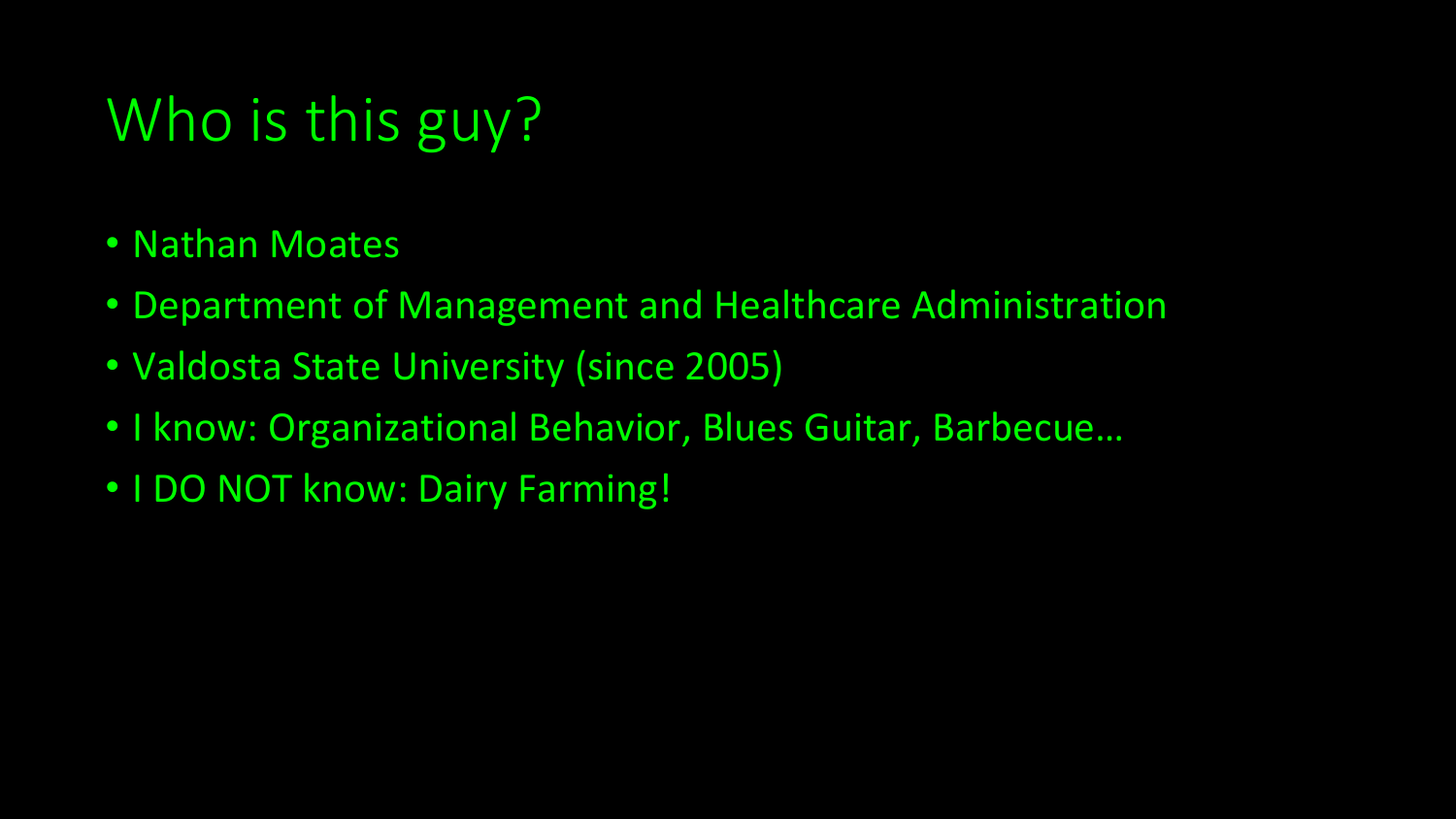#### How I Became Involved

- Friends with Calvin (Moody) for years
- Lunch with Calvin and Ashley (Bailey)
- Lots of questions, lots of possibilities
- Same/different paradox (The Diagnostic Funnel)
- Generic process yielding custom solutions
- My role as facilitator, not guru
- Your people have your answers, so TALK TO YOUR PEOPLE!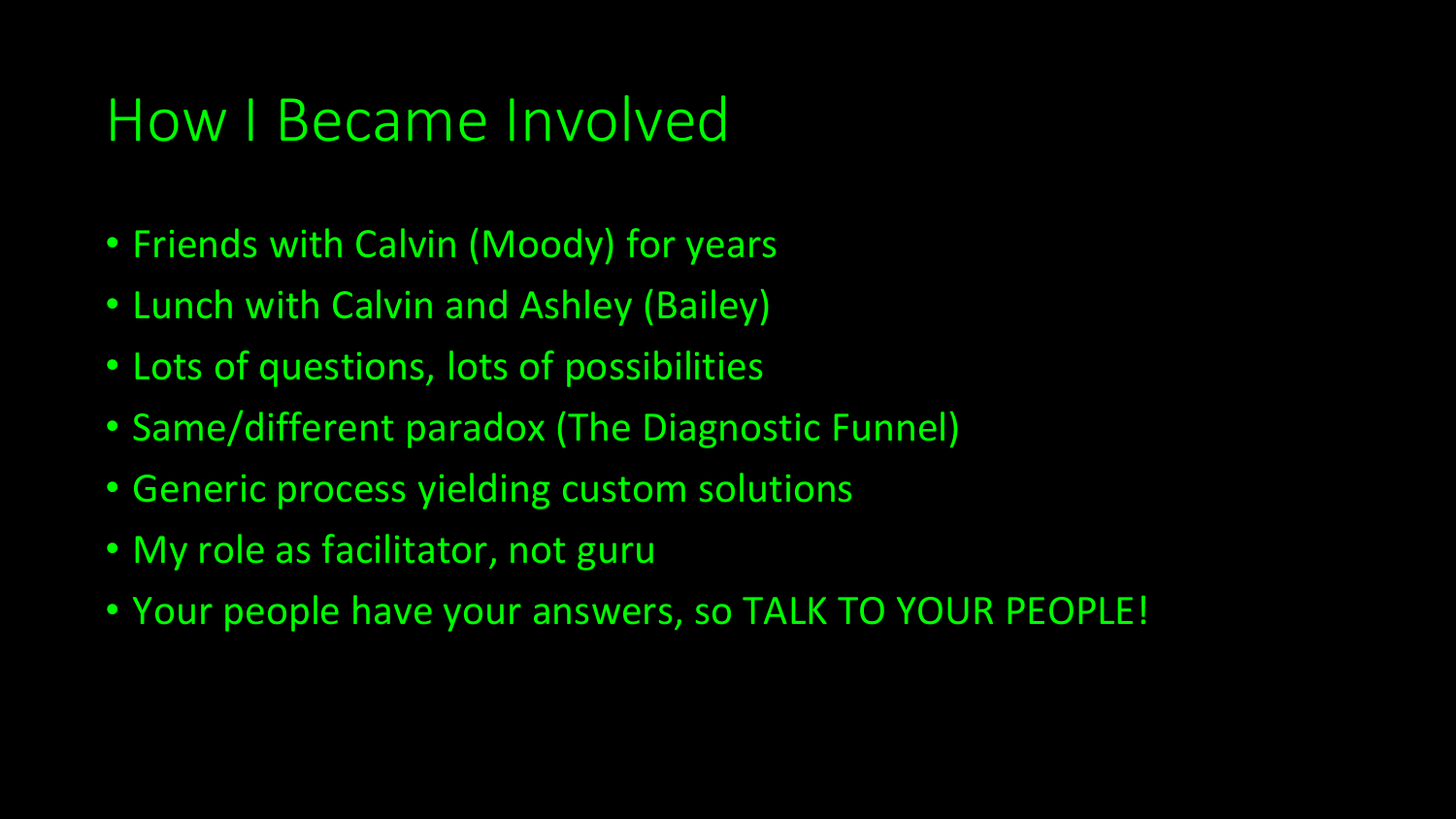The Process…so far…

Stage 1: Initial Interviews

Stage 2: Leadership Development Sessions

Stage 3: Review and Retool

Stage 4: Manure Detection Interviews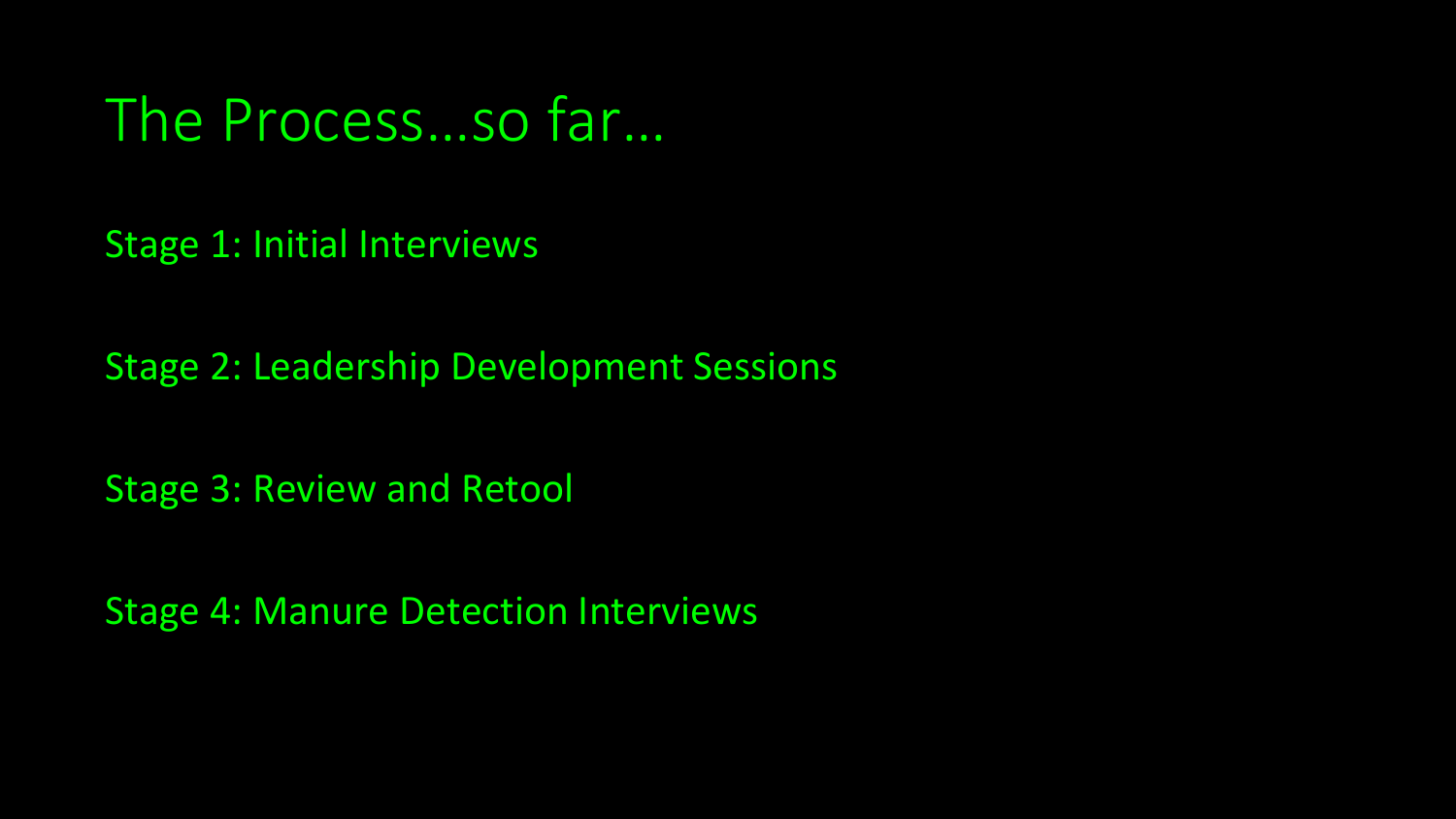# Stage 1: Initial Interviews

- 15-30 minutes
- Some requiring Spanish translator
- 5 General Managers
- 17 Supervisors
- Q1: Tell me about what you do here.
- Q2: What are some things BCD does well?
- Q3: What are some areas of improvement for BCD?
- Q4: If you had total control, what specific changes would you make?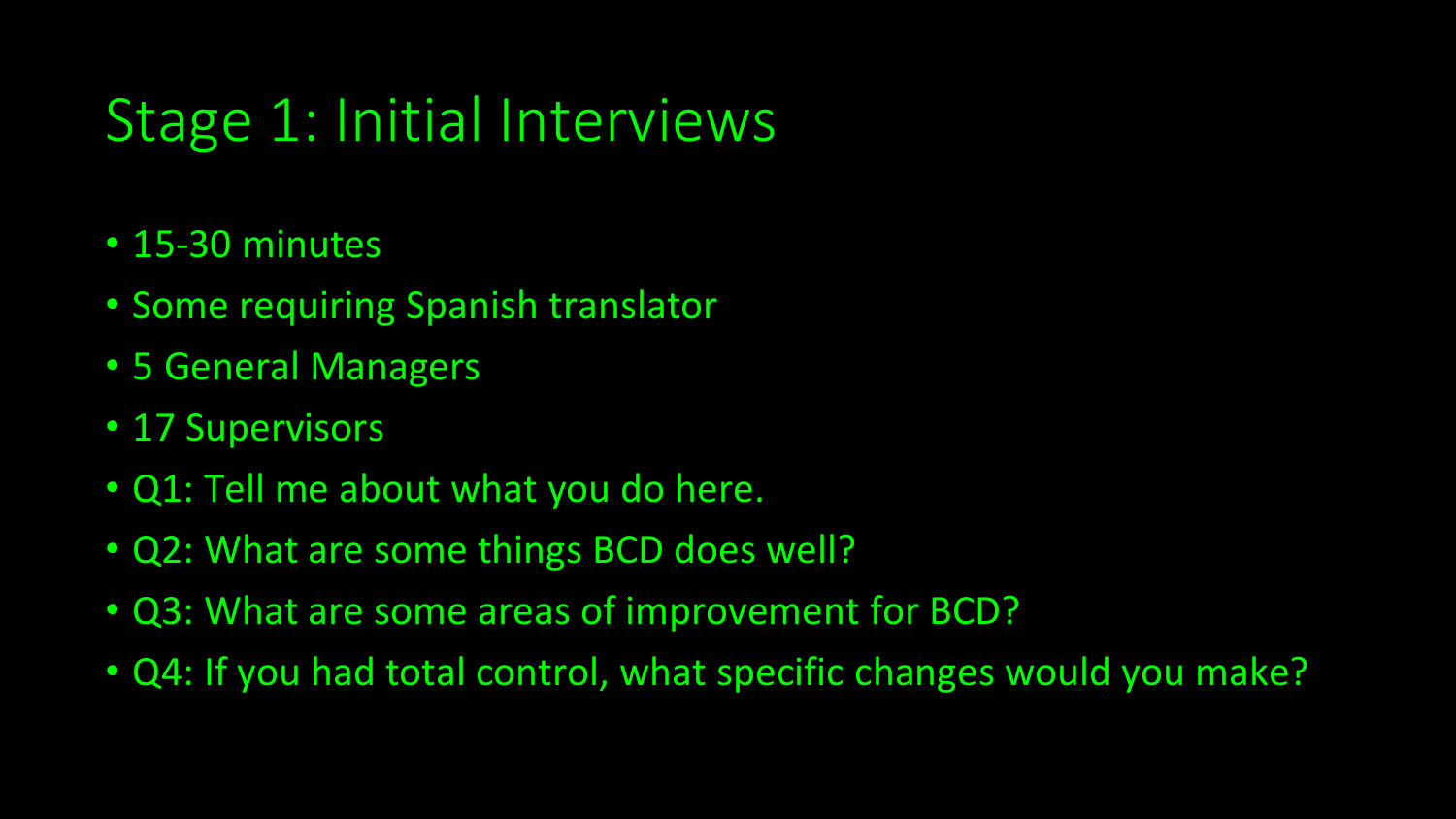#### Stage 2: Leadership Development Sessions

- Fpr all GMs, Supervisors, Ashley, and Calvin
- 1.5 hours, every other week
- 10 sessioms
- "Organizational Behavior Basics"
- Topics included: Job Performance, Organizational Commitment, Job Satisfaction, Motivation, Personality, and Organizational Change.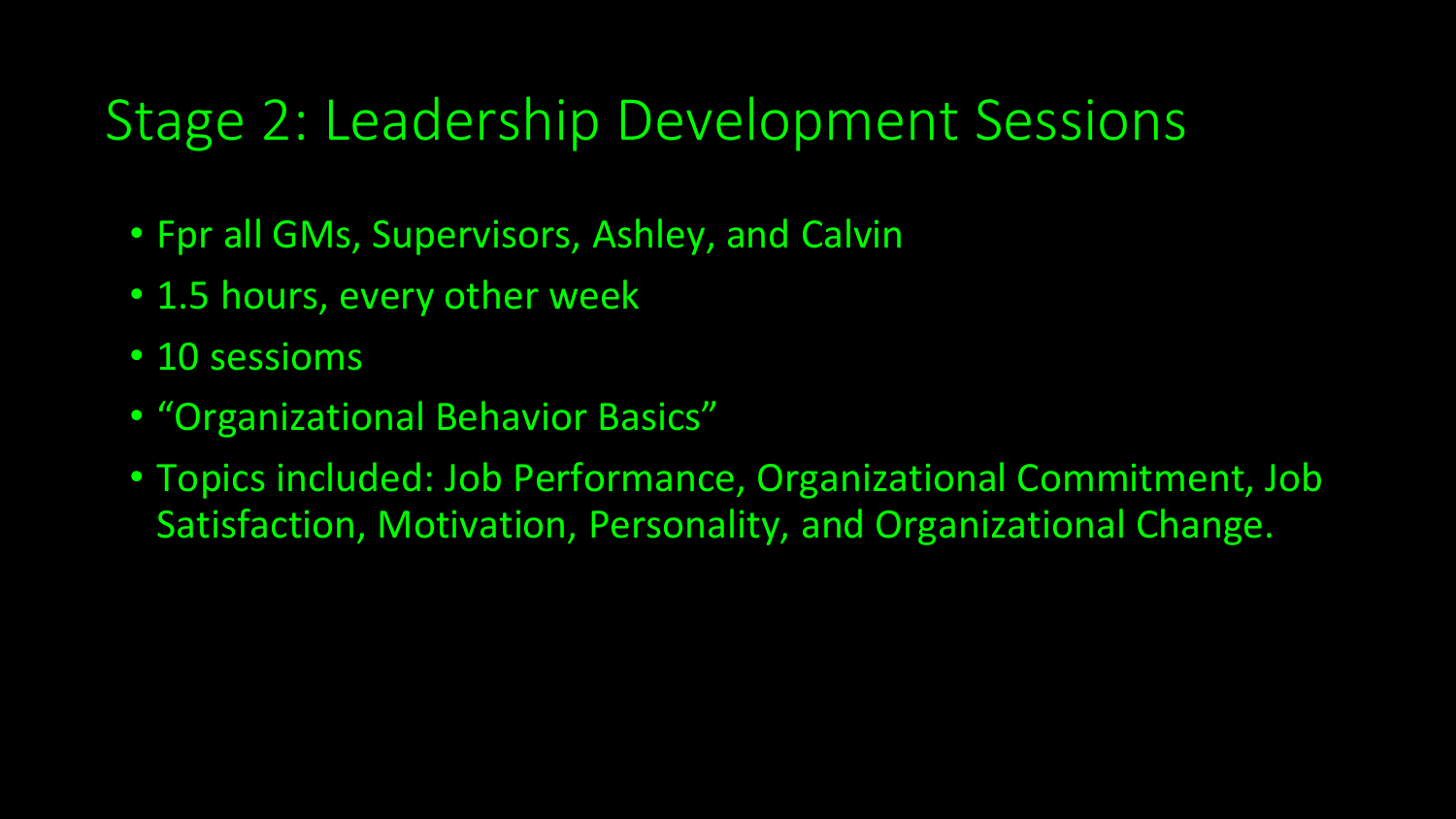### Stage 3: Review and Retool

- Review seesions over OB topics with Leadership Team, facilitated by Ashley
- Playbooks regular but relaxed conversations between supervisors and individual subordinates
- Level Structure a formalized path of pay increases and career advancement linked directly to performance appraisals
- Orientation/Training a deliberate attempt to improve the general organizational knowledge and job specific skills and expectations for new employees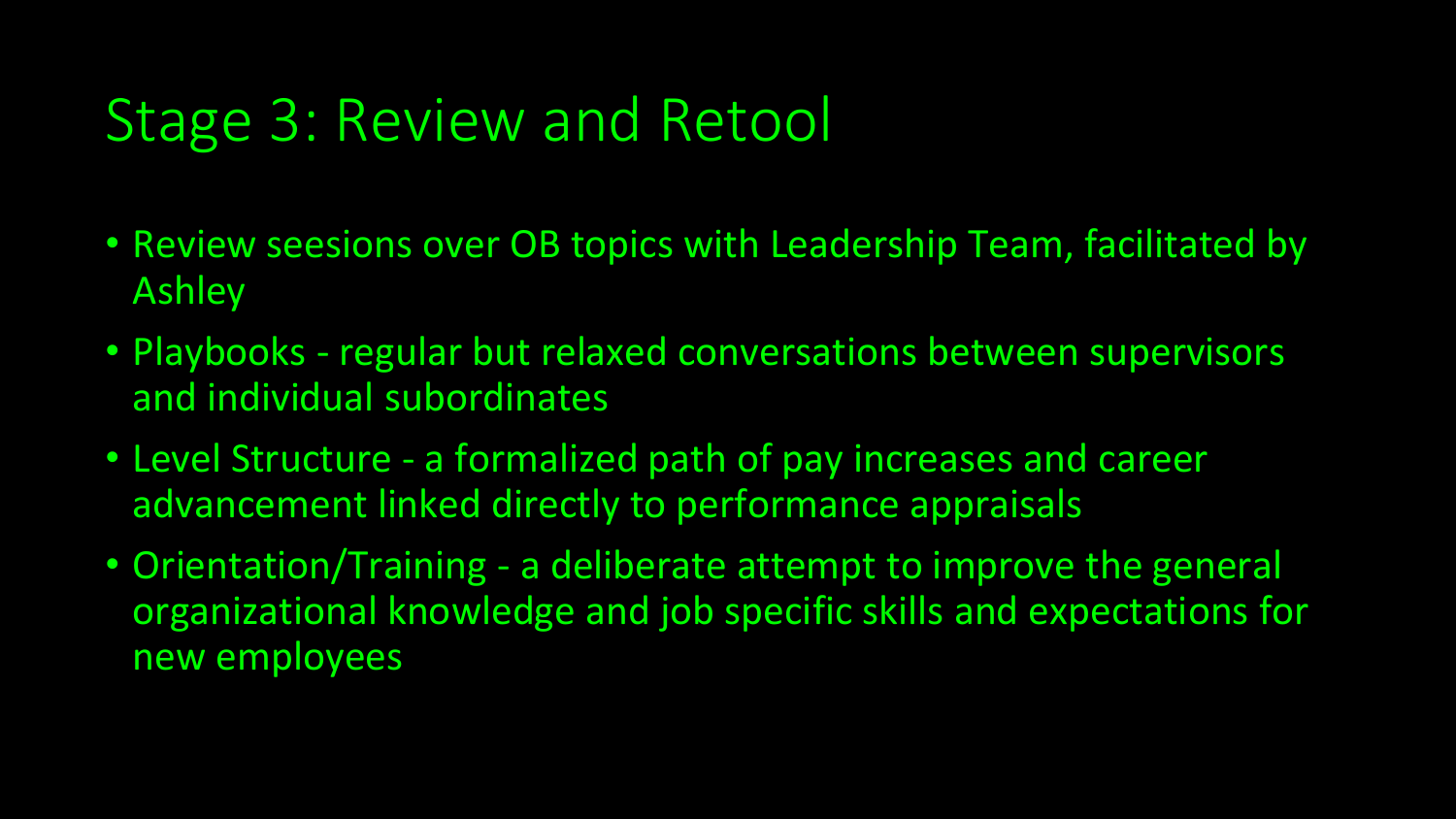#### Stage 4: Follow-up Interviews

- Began last Friday
- 9 employees (only 2 supervisors)
- Used as a "check" on recent changes
- Customized questions based on specifics of employee category
- Example (for Beginning Milkers): Do you understand how the evaluations and the levels work together?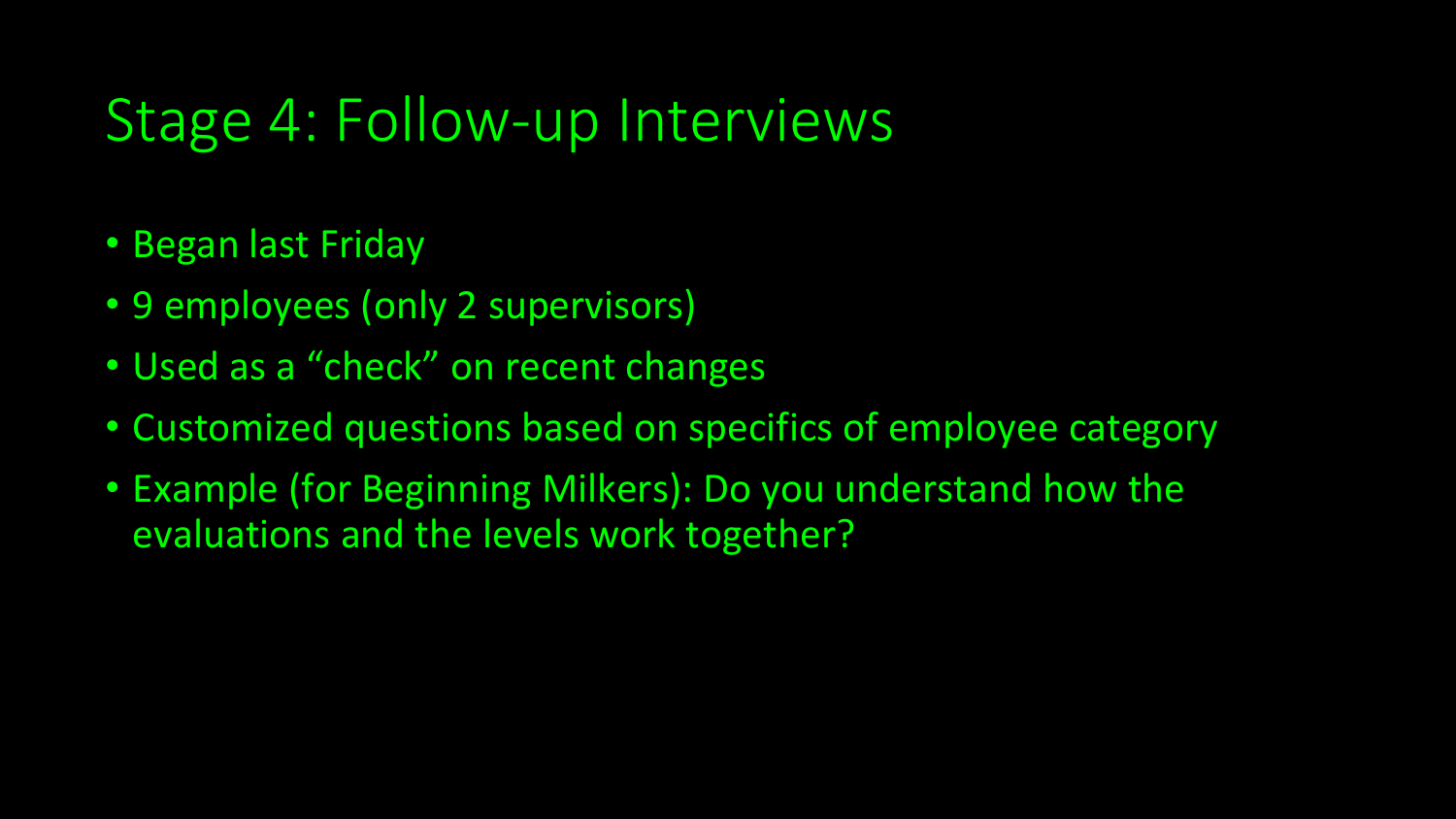# Topic Example 1: Organizational Commitment

- *Affective commitment* **–** a desire to remain a member of an organization due to an emotional attachment to, and involvement with, that organization.
	- You stay because you *want* to.
- *Continuance commitment* **-** a desire to remain a member of an organization because of an awareness of the costs associated with leaving it.
	- You stay because you *need* to.
- *Normative commitment* a desire to remain a member of an organization due to a feeling of obligation.
	- You stay because you *ought* to.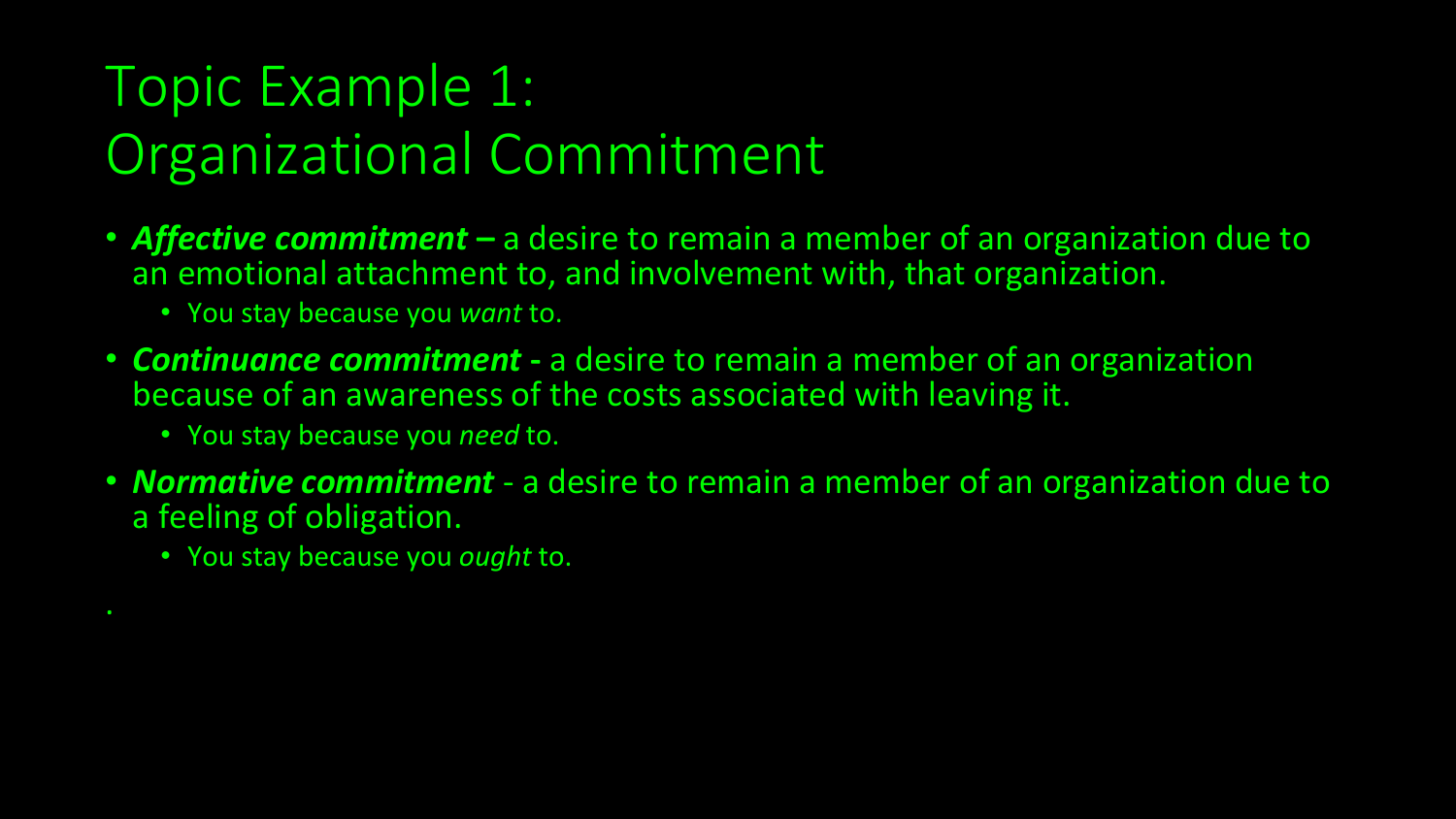## Topic Example 2: Job Satisfaction

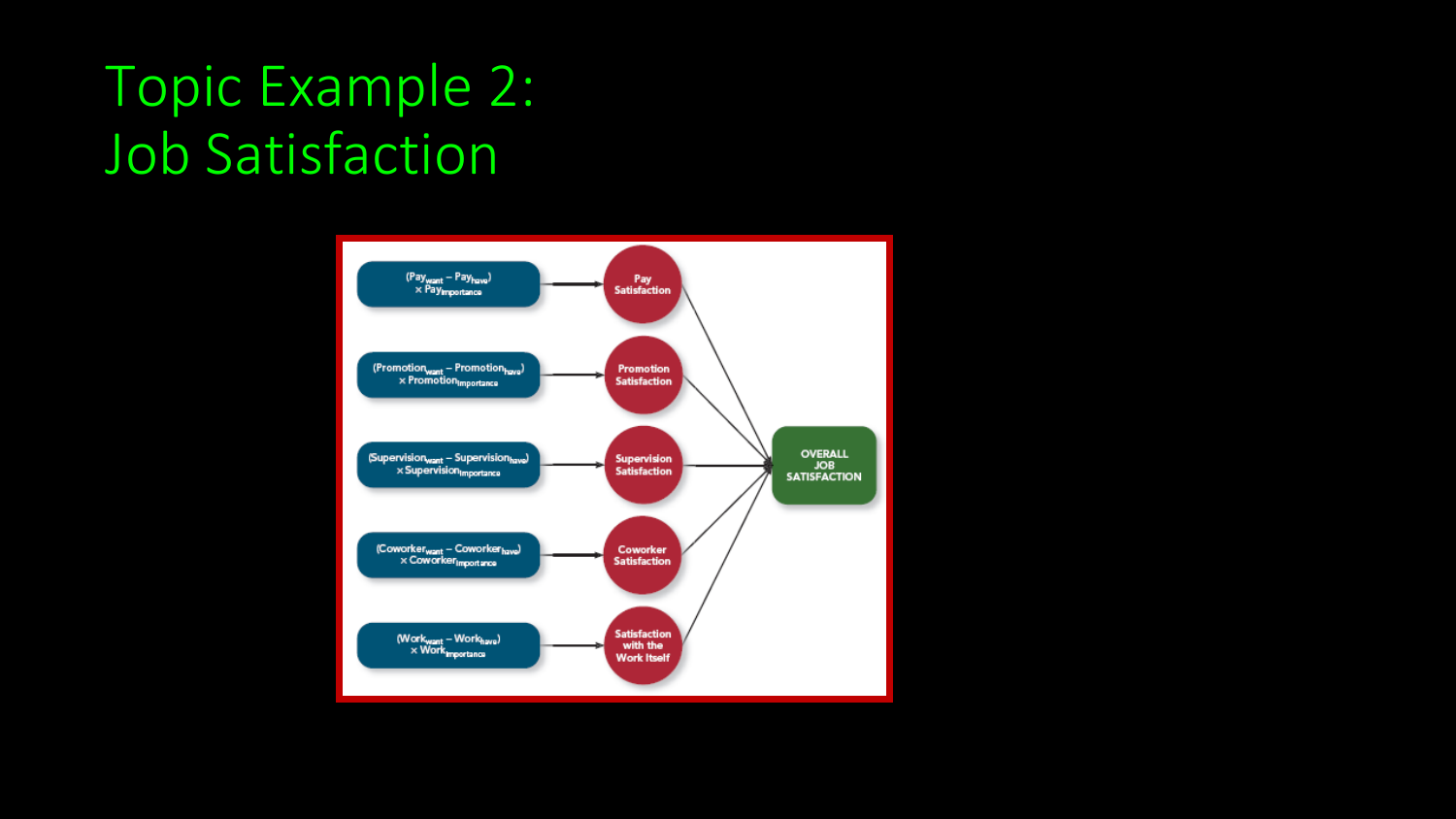## Topic Example 3: Motivation